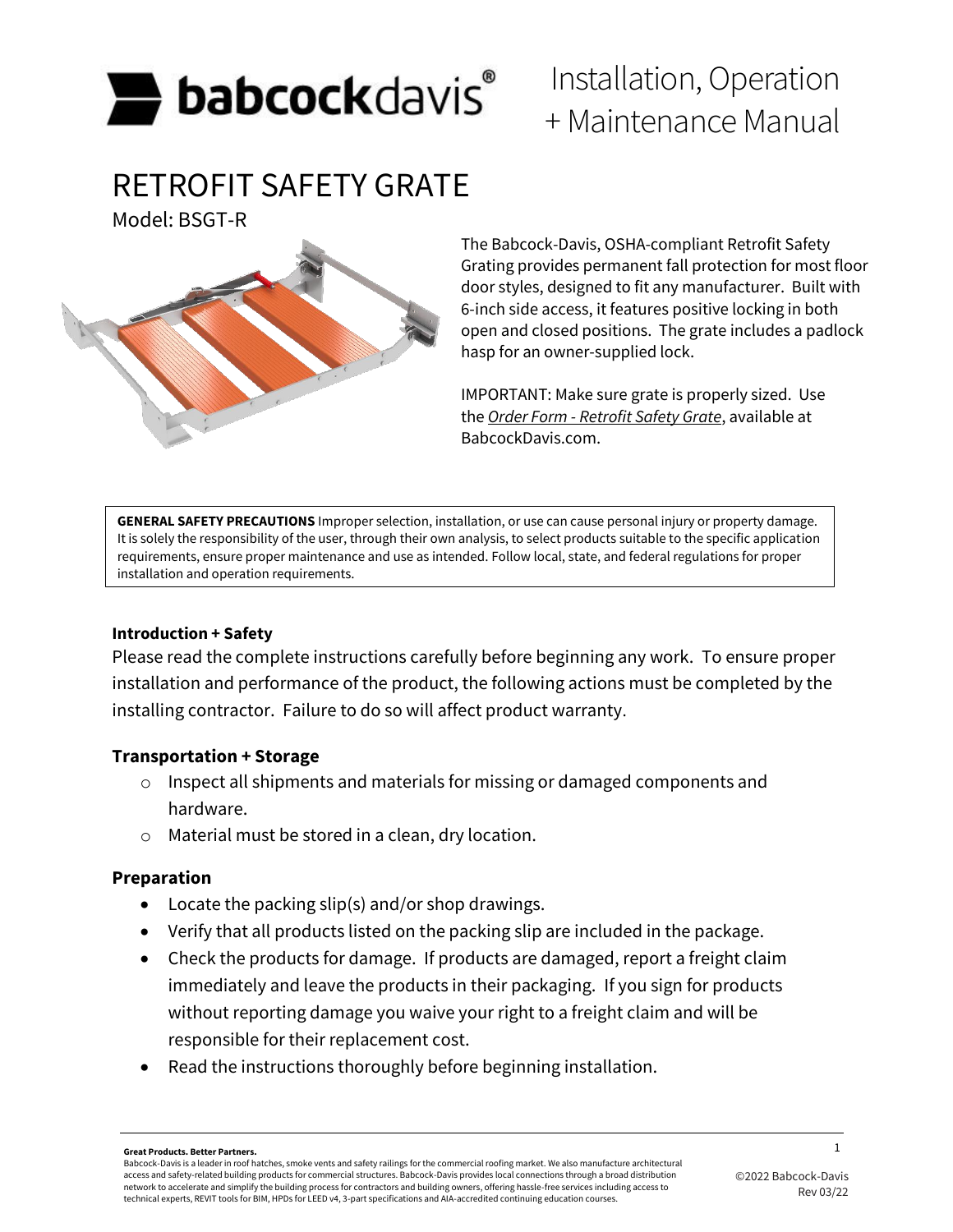# **Tool List**

- Safety glasses
- Tape measure
- $\bullet$  Level
- Marker, felt tip
- Hammer drill, or standard drill
- Chisel
- Hex key wrench, 3/16"
- Wrenches and/or sockets
- Pliers, needle-nose

# **Pre-Installation**

- Secure area against falling, as the floor door cover must be in the open position.
- Grate will open perpendicular to the existing floor door cover.
- Check condition of concrete where brackets are to be mounted and chisel smooth, if necessary.
- Retrofit Safety Grates are built for bolt-in installation and are provided with mounting brackets that have clearance holes for 3/8-inch hardware. *(Anchor bolts are recommended for concrete openings. Lag bolts are recommended for wood openings.)*
- **Mounting hardware provided by others**.
- Two-person installation is recommended.

# **Acceptable Mounting Locations**



**MOUNTING INTO CONCRETE** 

**Type A – Mounting into frame** Support brackets mounted **through frame** into concrete or into **C-channel**



#### 2 **Great Products. Better Partners.**

**CONCRETE SLAB** 

Babcock-Davis is a leader in roof hatches, smoke vents and safety railings for the commercial roofing market. We also manufacture architectural access and safety-related building products for commercial structures. Babcock-Davis provides local connections through a broad distribution network to accelerate and simplify the building process for contractors and building owners, offering hassle-free services including access to technical experts, REVIT tools for BIM, HPDs for LEED v4, 3-part specifications and AIA-accredited continuing education courses.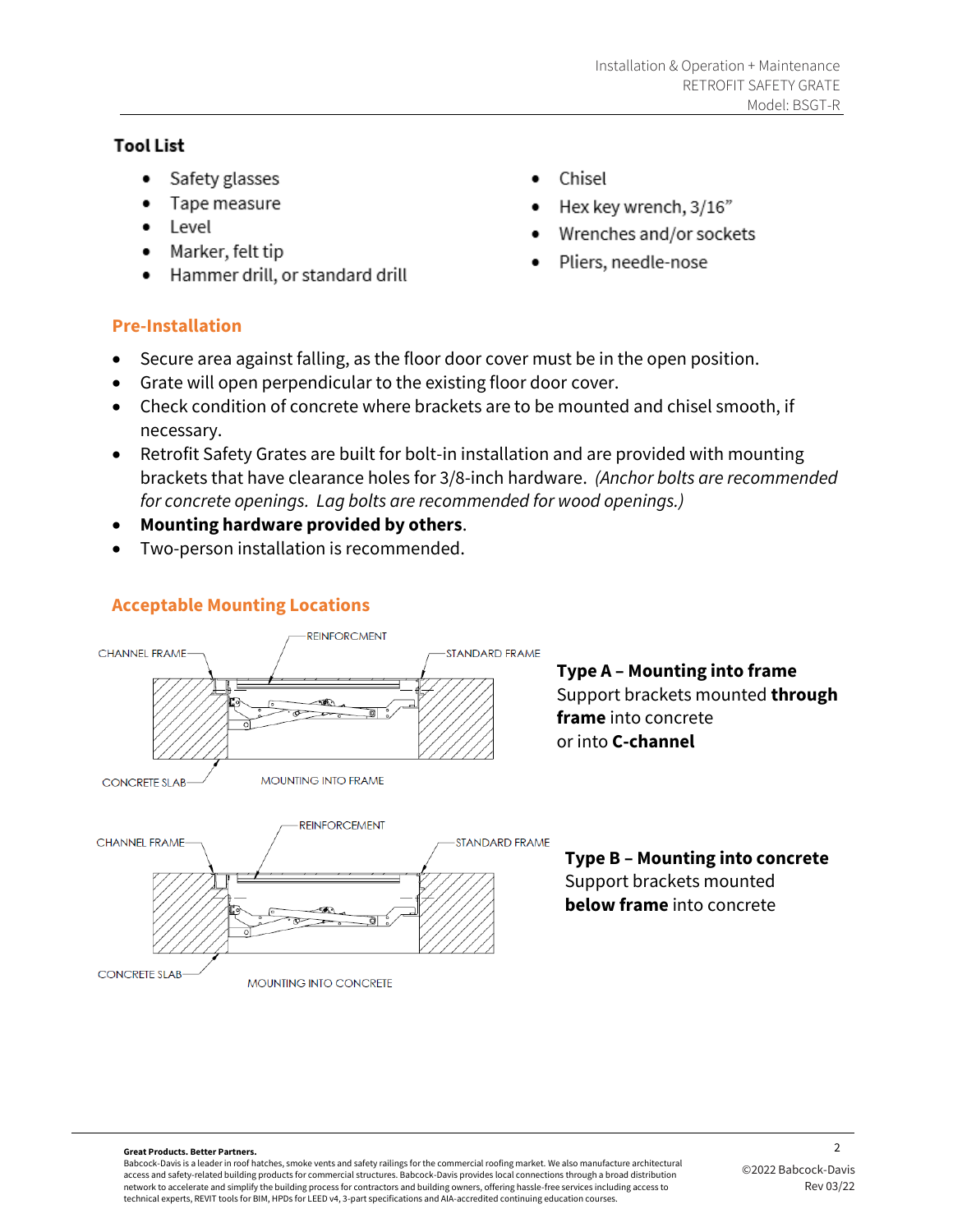

| ITEM NO. | <b>DESCRIPTION</b>            |
|----------|-------------------------------|
|          | <b>GRATE ASSEMBLY</b>         |
| 2        | <b>HOLD OPEN ARM</b>          |
| з        | LIFT HANDLE WITH RED HANDLE   |
|          | PIVOT BRACKET                 |
| 5        | <b>SUPPORT BRACKET</b>        |
| 6        | <b>PADLOCK HASP</b>           |
|          | <b>ALUM BOSS/STRIKER BOLT</b> |

# **Retrofit Safety Grate Components**

#### **INSTALLATION**

1. Determine proper mounting location, as shown on page 2. Place brackets perpendicular to the floor door cover hinges.

#### 2. **Mark Drill Hole Locations for Mounting Brackets**

- a. Set the pivot bracket into position per determined mounting location, making sure both ends are level and equally distant to the sides of the opening.
- b. While holding the pivot bracket in place, mark the mounting holes.
- c. Set bracket aside and drill mounting holes for customer supplied hardware.
- d. Bolt pivot bracket into place using customer supplied hardware.
- e. Set the support bracket into position on the opposite side, making sure the top is level with the top of the pivot bracket, and both sides are equally distanced from the opening. This will allow for correct placement of the safety grate.
- f. Mark and drill mounting holes. Bolt support bracket into place with customer supplied hardware.

# 3. **Center Hinge Brackets on Nut Rails**

a. Remove clevis and cotter pins from hinge brackets. *(See Fig. 1)* 



Figure 1

#### 3 **Great Products. Better Partners.**

Babcock-Davis is a leader in roof hatches, smoke vents and safety railings for the commercial roofing market. We also manufacture architectural access and safety-related building products for commercial structures. Babcock-Davis provides local connections through a broad distribution network to accelerate and simplify the building process for contractors and building owners, offering hassle-free services including access to technical experts, REVIT tools for BIM, HPDs for LEED v4, 3-part specifications and AIA-accredited continuing education courses.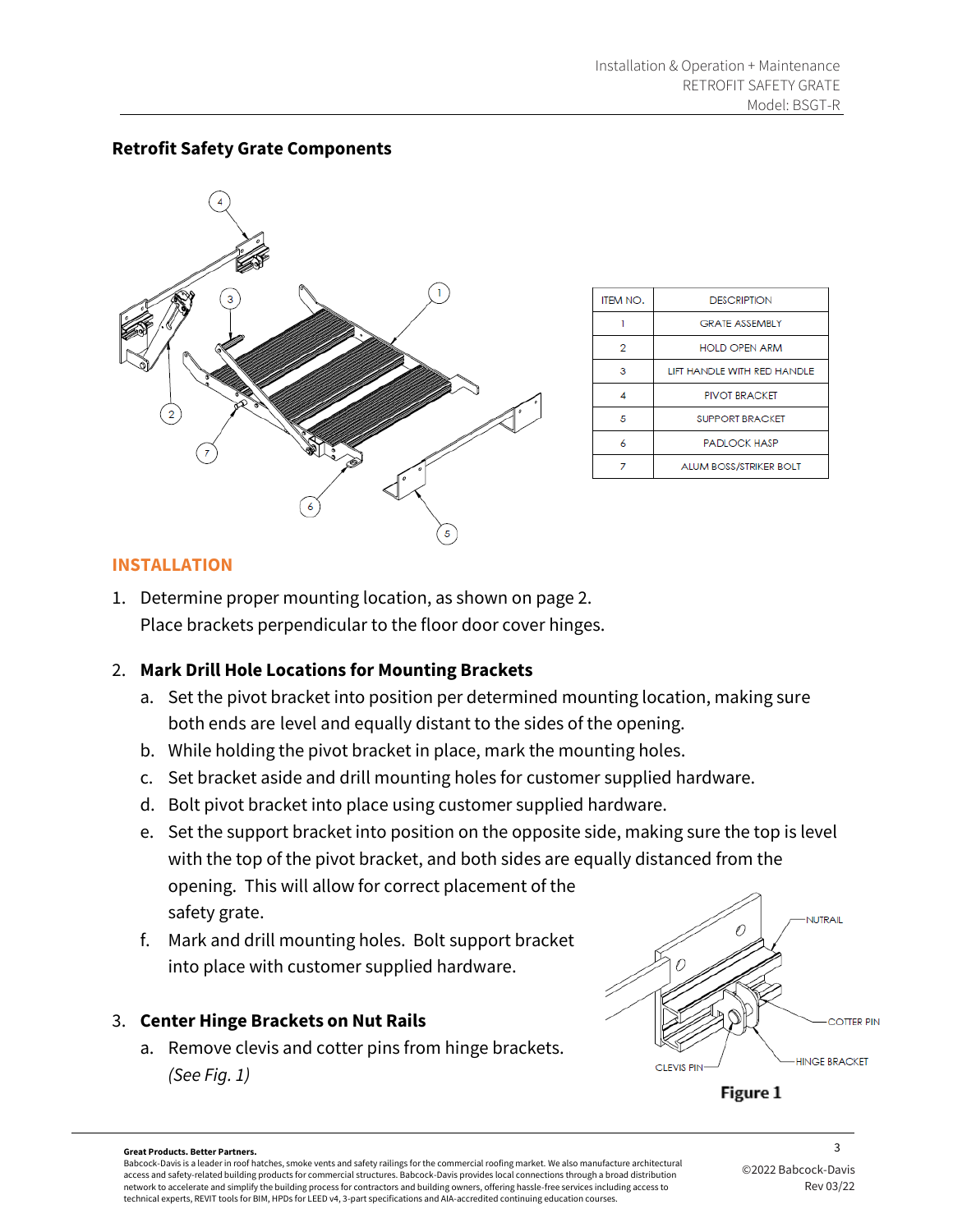b. Make sure hinge brackets are centered on nut rails with 2-1/8" on either side. *(See Fig. 2)* If necessary, loosen the set screws in the hinge brackets with a 3/16" hex key wrench and adjust as needed. The center distance between the hinge brackets should be equal to the center distance between the safety grate plates for proper installation. *(See Fig. 2 & 3)* Tighten set screws.

# 4. **Install Safety Grate into Hinge Brackets**

*(Two crew members recommended)*

- a. With a crew member at each end lower the safety grate onto the support bracket so the end of the grate rests on the angles.
- b. On the pivot bracket end, line up the mounting holes in the grate plates with the holes in the hinge brackets. *(See Fig. 3)*
- c. Insert the clevis pins through the hinge brackets and grate plates. *(See Fig. 1)*
- d. Insert the cotter pins into the clevis pins to lock the safety grate into place.

# 5. **Attach Hold Open Arm**

- a. Remove striker bolt from aluminum boss on grate plate. *(See Fig. 4)*
- b. Rotate the hold open arm up until the slot lines up with the aluminum boss.
- c. Insert the striker bolt through the arm slot and thread into boss until tight, using a 5/8" wrench or socket.





HINGE BRACKET CETNERED ON NUTRAIL

 $\bigcirc$ 

 $\bigcirc$ 

2.125



Figure 3

4 **Great Products. Better Partners.**

Babcock-Davis is a leader in roof hatches, smoke vents and safety railings for the commercial roofing market. We also manufacture architectural access and safety-related building products for commercial structures. Babcock-Davis provides local connections through a broad distribution network to accelerate and simplify the building process for contractors and building owners, offering hassle-free services including access to technical experts, REVIT tools for BIM, HPDs for LEED v4, 3-part specifications and AIA-accredited continuing education courses.